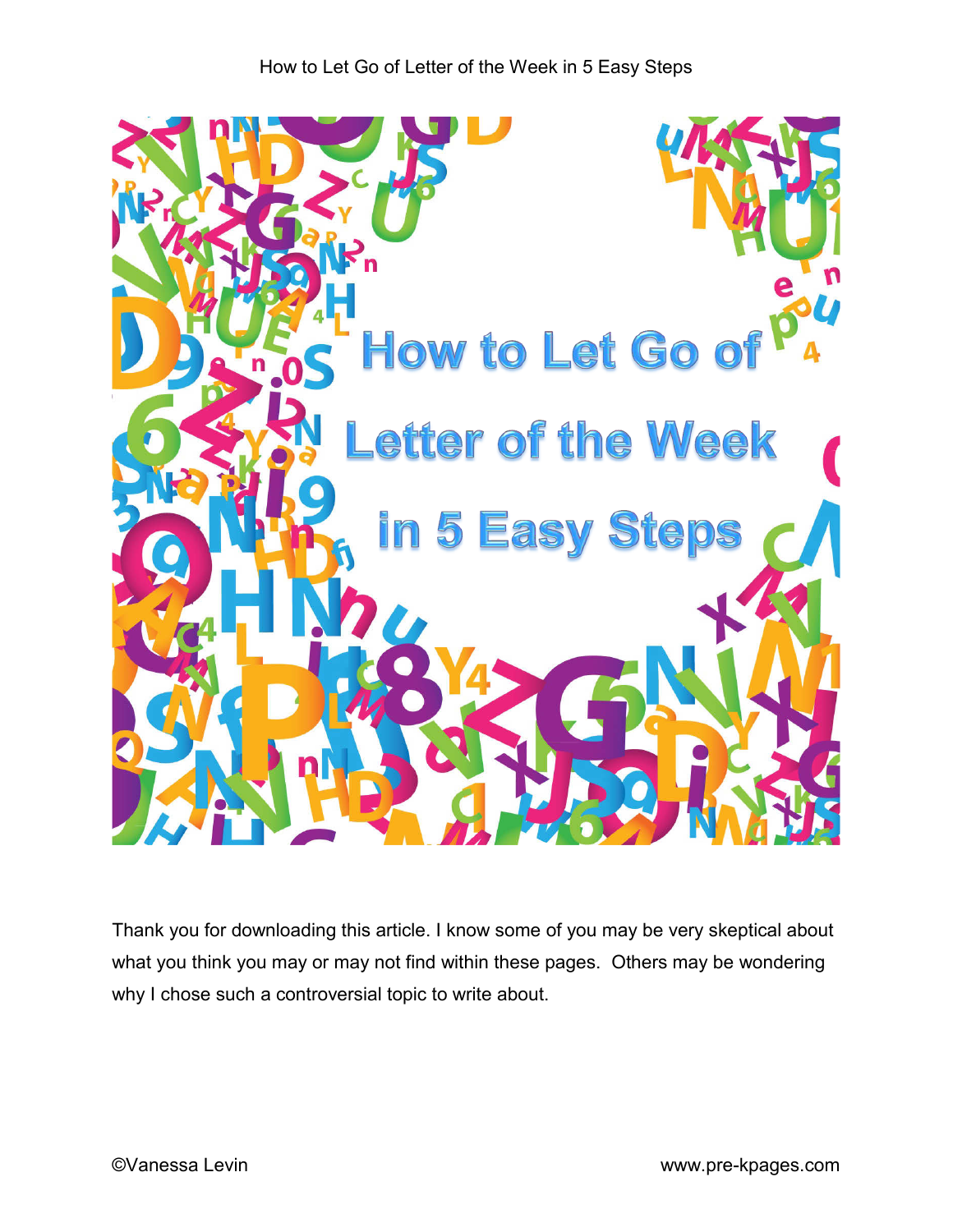I chose this topic because it is one I feel very strongly about. I have seen the benefits of embracing best practices and current research in my own classroom, and I want to share that success with others so that they can have the same experience. Giving young children the skills and knowledge—the right tools if you will—to be successful in your classroom and far beyond is a wonderful gift for both you, the teacher, and for your students.

Let me assure you that my only hope is that you read the words on these pages with an open mind and do not feel threatened in any way. If you are currently using the Letter of the Week method in your school, classroom, or with your own children, please know that this does not make you any less capable as a parent or teacher. We are all in this journey as professional educators and caregivers together, and being judgmental will not help us reach our destination more quickly.

My goal is to provide you with factual information that will help inform your instructional methods, and hopefully encourage you to embrace current best practices in teaching and learning.



### **Step 1: Learn the Facts**

It used to be that cigarettes and soda were thought to be good for you; they were endorsed by medical professionals, and claims were made that they helped with everything from fatigue, headaches, weight loss and more. Products containing cocaine and morphine were once sold to relieve teething pain! Those claims seem ridiculous to us today and we can't even begin to understand how people were able to believe such outlandish claims.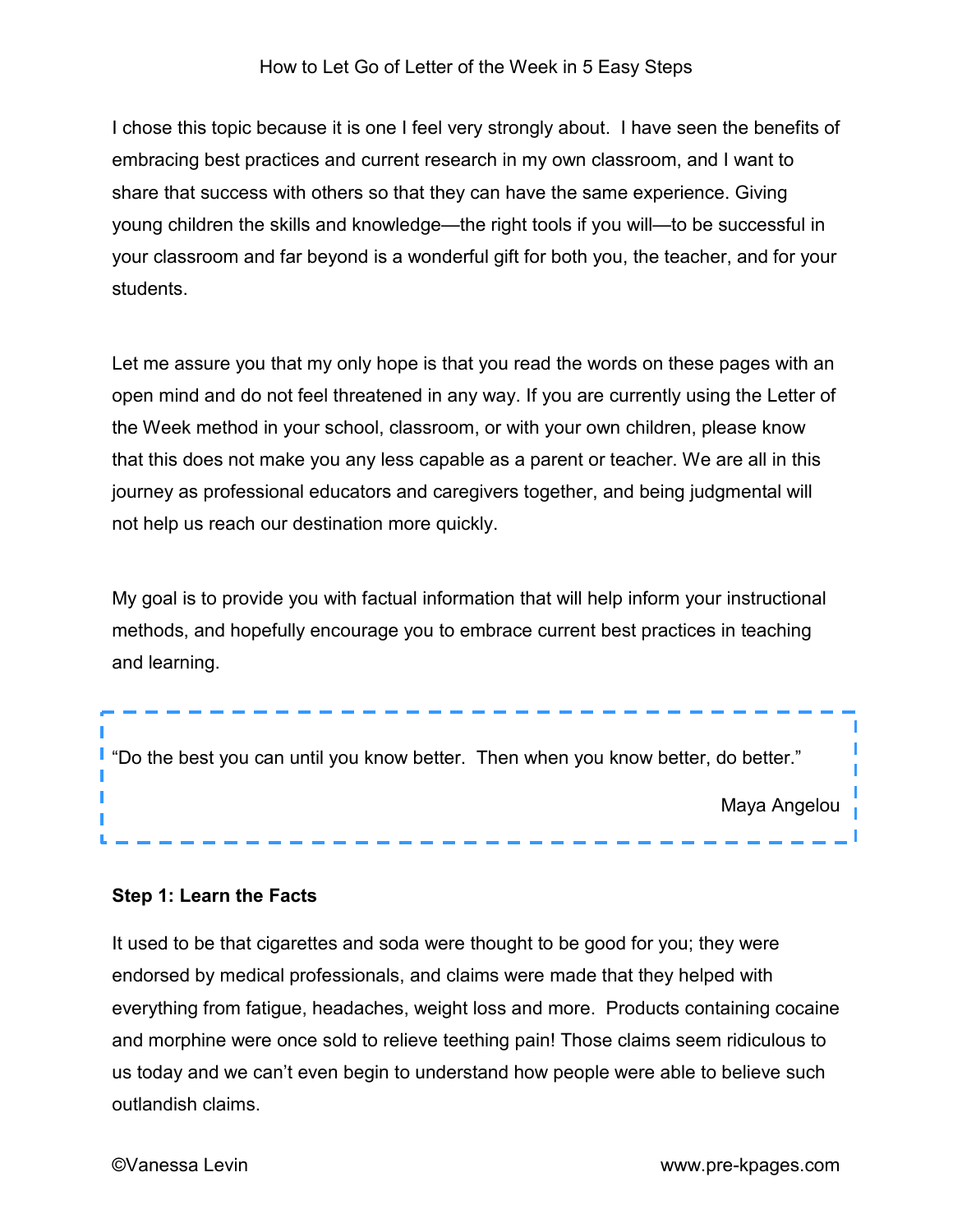Similar advances/changes in thinking have occurred in early childhood education. It used to be common practice throughout the U.S. to teach a Letter of the Week in preschool and kindergarten classrooms. It made sense to start teaching the alphabet with the first letter and end with the last letter. It was a nice, orderly method that teachers and parents alike believed to be the best way to teach the alphabet to young children.

Modern scientific research has proven, beyond a shadow of a doubt, that cigarettes and soda are unhealthy. Now, far fewer people indulge in cigarettes and soda than did in the past.

Scientists have also made breakthrough discoveries in the field of child development in recent years, specifically with regard to how a child's brain develops and how children learn to read. This research has proven that what was once considered to be standard practice, Letter of the Week, does not fit with these new discoveries of how children develop and learn.

"Letter of the week" suggests that letters are learned first (and in sequence) and then children learn to read, when in reality all of this learning is taking place at the same time. The more connections children make between the multiple understandings required to read, the faster they learn (letters)."

Fountas and Pinnell

Traditionally, letter of the week introduces children to one letter per week in sequential order starting with A and ending with Z. The activities each week are centered around one single letter; such as the letter "P." Children might be asked to glue popcorn or other things that start with the letter "P" to an outline of the letter on paper. The books read during the week might have characters that start with the letter P such as pigs and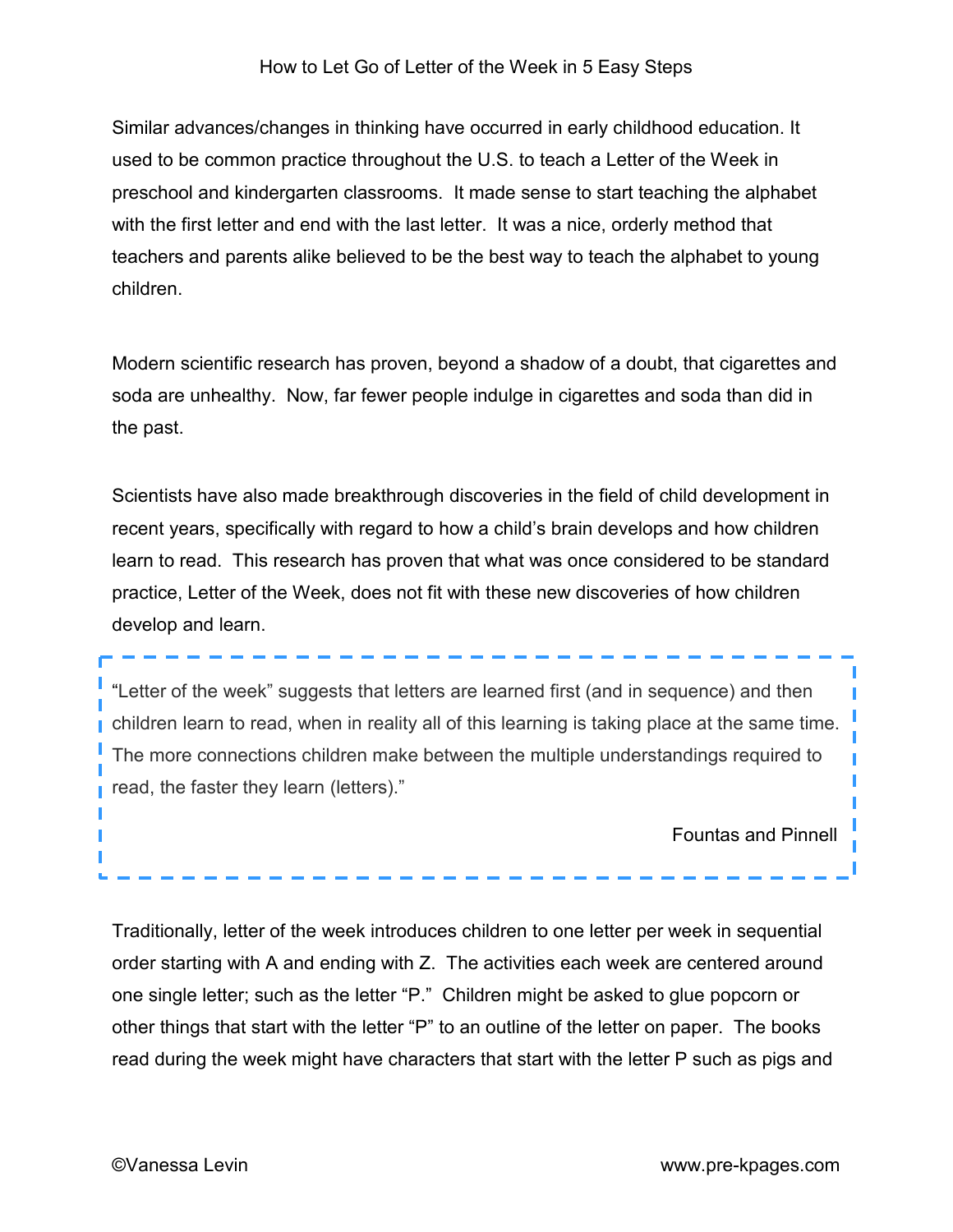children may be invited to taste foods that start with that particular letter. All of this sounds very inviting and perfectly logical until we look at the research.

We now know that children don't learn letters in sequential order during a 26 week period. In fact, some children may struggle to remember the letters taught in the beginning of the cycle because each letter has been isolated and removed from its meaningful context. Then there are those children who "catch on" to the idea of letters really quickly, say at the 6 week point in the 26 week sequence and may begin to act out if they become bored or frustrated by the slow pace.

Children begin to develop a deeper understanding of how print works and the meaning it holds when connections are made to the letters in their names and the print they see daily in the world around them. Once this concept of attaching meaning to shapes and associating those shapes with letter names begins to take hold in a child's brain the more quickly the child will begin to learn the alphabet- much more quickly than 26 weeks.

Children also need frequent practice learning to distinguish the differences and similarities in letters. If only one letter is being taught at a time, it is less likely that they will be able to develop the visual discrimination skills they need to accurately identify letters, especially those that are similar such as M and W.

Research also tells us that children learn concepts through repeated exposure. It may take a typical four year old child 50 exposures to the letter L for that particular child to retain the letter in his or her long term memory. However, not all students are typical; others may need 75, 100, or 150 exposures to the same letter for it to "stick."

All of this information indicates that teaching letters in isolation, during one brief time period is not as effective as teaching letters in context on a daily basis.

*A list of citations can be found on the last page of this document.*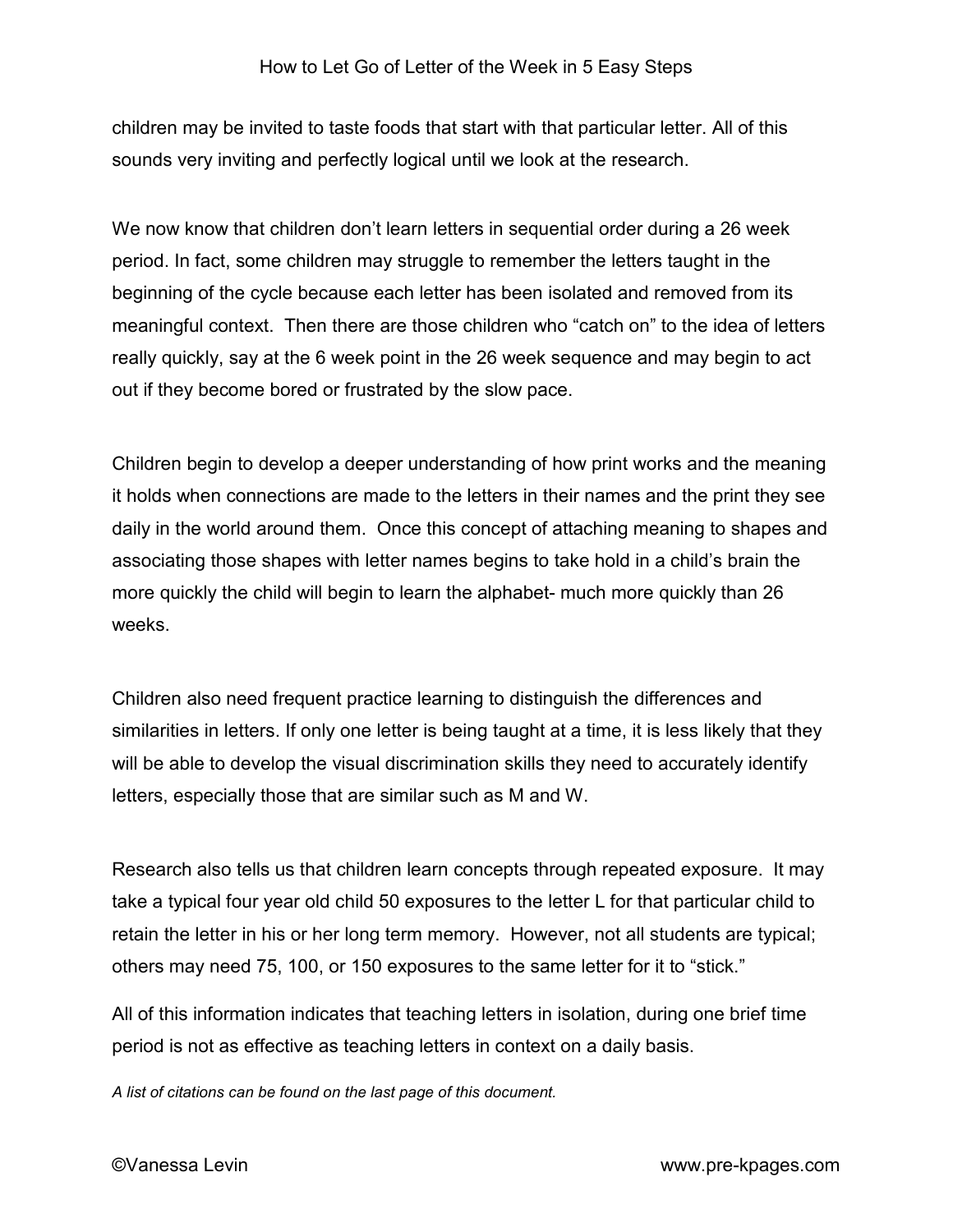# **Step 2: Identify Opportunities**

Research has shown that the following factors determine future literacy success:

- $\checkmark$  Alphabet Knowledge
- $\checkmark$  Phonological Awareness
- $\checkmark$  Concepts of Print
- $\checkmark$  Oral Language

All of the aforementioned skills play an important role in the early literacy process. A strong foundation for future literacy success is created when activities are planned intentionally, with careful thought given to how these skills will be incorporated.

To start moving away from Letter of the Week, first carefully examine your daily schedule and determine where you can integrate literacy skills. Instead of focusing on the skills individually during different portions of the day, weaving the skills throughout your daily routine will be more effective.

Look at which activities you already have in your schedule that support each of the skills. Do you read books aloud to your children? Many of the skills on the list could be addressed through the reading of a book. Do your kids play with blocks? Adding props such as small people to the block center can facilitate meaningful conversations and support the development of oral language skills.

# **Step 3: Incorporate Literacy Skills**

Now that you know what skills to focus on, let's start incorporating them into your daily routine.

**Alphabet Knowledge:** Do your students have names? Great! There is nothing more meaningful to a child than his or her name. Use this natural interest to discover and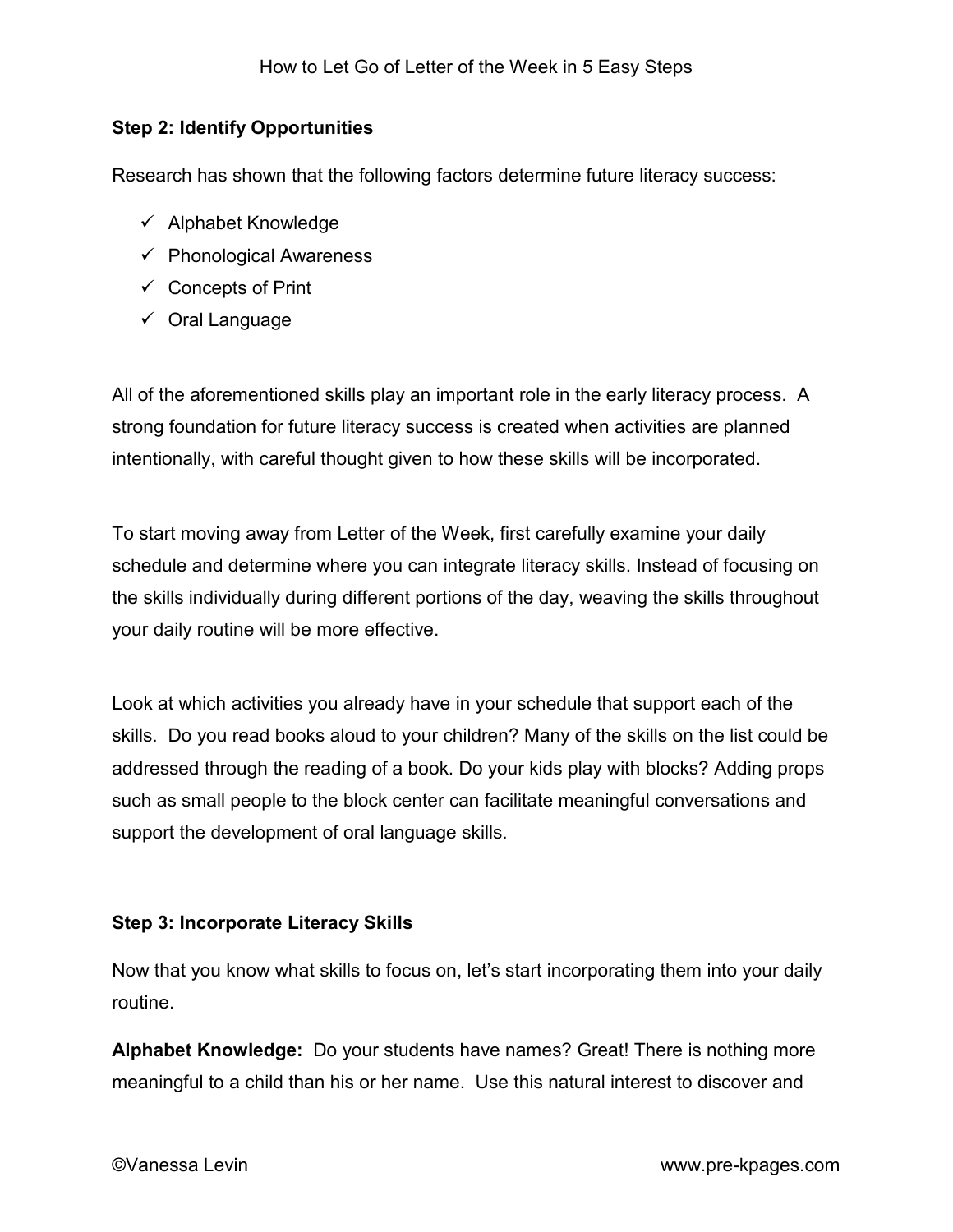explore the letters of the alphabet on a daily basis. Play games using [children's names](http://www.pre-kpages.com/teaching-names-in-preschool/) and pictures, write children's names on sentence strips and place them in different areas of the classroom (cubby, name wall, attendance or sign-in, etc.) and create [class](http://www.pre-kpages.com/classbooks/)  [books](http://www.pre-kpages.com/classbooks/) that include children's names and pictures.

**Phonological Awareness:** Because many popular children's books rhyme, incorporating rhyming into your daily schedule is a snap. Call attention to the rhyming words in the story, such as in the classic *Chicka, Chicka, Boom, Boom,* by saying things like "I like the way that sounded! Did you hear that? Let's say that part together again. Did you hear the words 'boom' and 'room'? Those are called rhyming words, they sound a lot alike at the end. Let's keep reading and see if we hear any other words that sound alike at the end."

Do the words in the books you read to children have syllables? Of course! Call attention to words in the books you read aloud and emphasize the parts of the word you hear. For example, using *Chicka, Chicka, Boom, Boom* again, "Coconut, let's say that word together. What do you hear when you say that word? Let's say it slowly. I hear three parts…" Teacher claps the word, co/co/nut, and invites students to do the same.

There are many more components of phonological awareness, but hopefully the examples given here will illustrate how easy it is to incorporate these important, auditory skills into your daily read-aloud experiences.

**Concepts of Print:** Do you read books aloud to your students daily? Perfect! There are many opportunities during a read-aloud to address concepts of print, such as pointing to the words on the page, talking about the cover of the book, introducing the title, and identifying the author and illustrator and their roles. Pointing to the print in the book as you read reinforces the concept of left to right directionality and return sweep (returning to the line below and starting again on the left side of the page).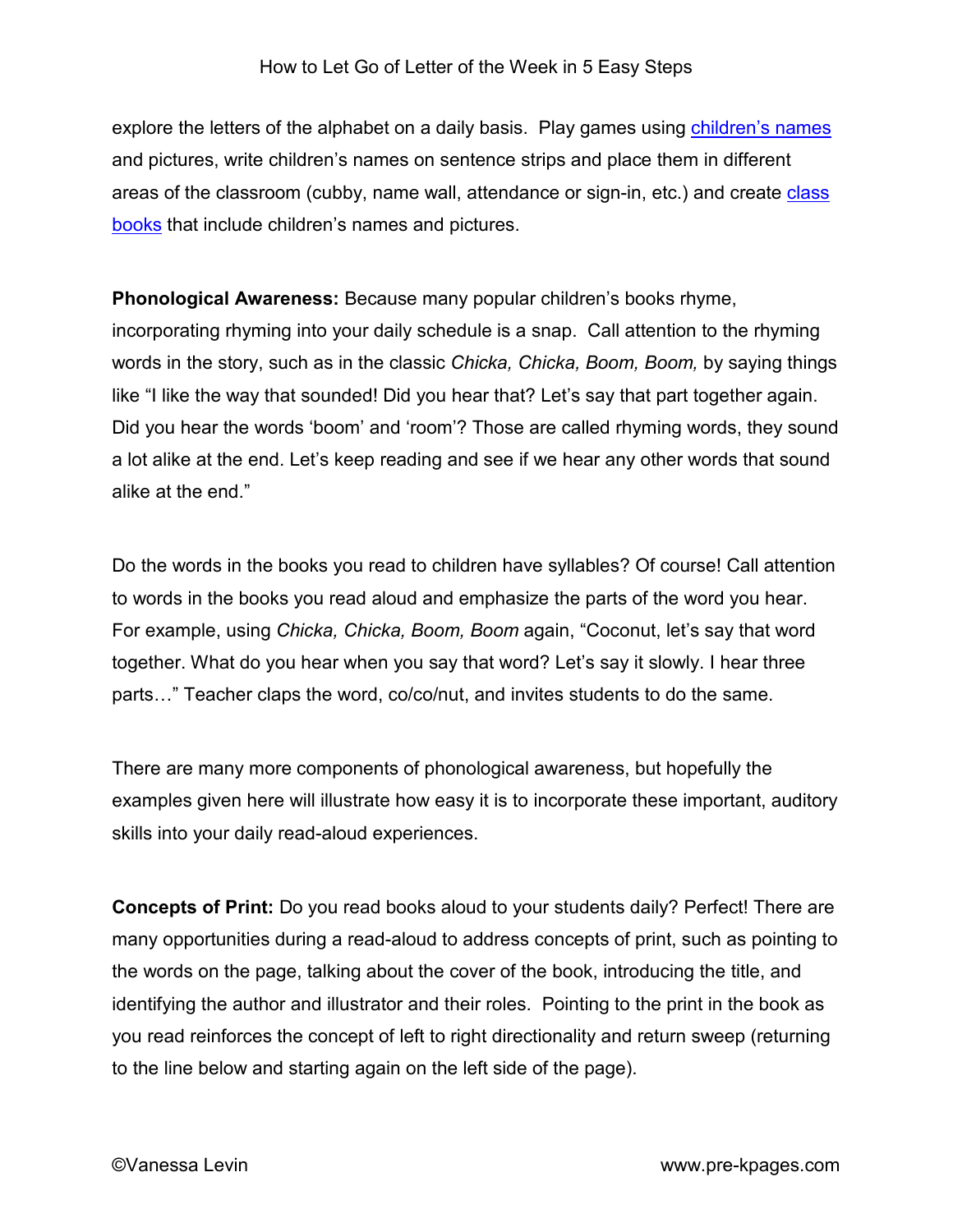**Oral Language:** Do your kids talk? Excellent! Provide opportunities daily for both teacher-directed and peer-to-peer conversations. Teacher-directed conversations include open-ended questions like "Why do you think that happened?" Or "What makes you think that?" During teacher-directed conversations, the teacher can scaffold and support the conversation.

Peer-to-peer conversations take place in informal settings such as the playground; block center, or dramatic play center. Let your children play and interact with others and they will have more opportunities for spontaneous, meaningful conversations that will enrich and support the development of their oral language and literacy skills.

"Fluent letter recognition is one of the (if not THE) predictors of reading success" ı Adams

# **Step 4: Focus on Fluency**

Fluency is the ability to process visual information quickly and accurately. Have you ever asked a young child to identify a letter and noticed him or her giving it some thought before blurting out a random letter? This is a child who is not yet able to fluently recognize that particular letter.

Fluently identifying letters of the alphabet doesn't happen overnight; it takes a great deal of time, practice, and patience. If you moved to Italy, it would take you some time to become fluent in Italian. The same is true of young children learning to identify letters fluently.

Effortless, or fluent, letter recognition, can be attained through repeated, meaningful exposure and hands-on practice.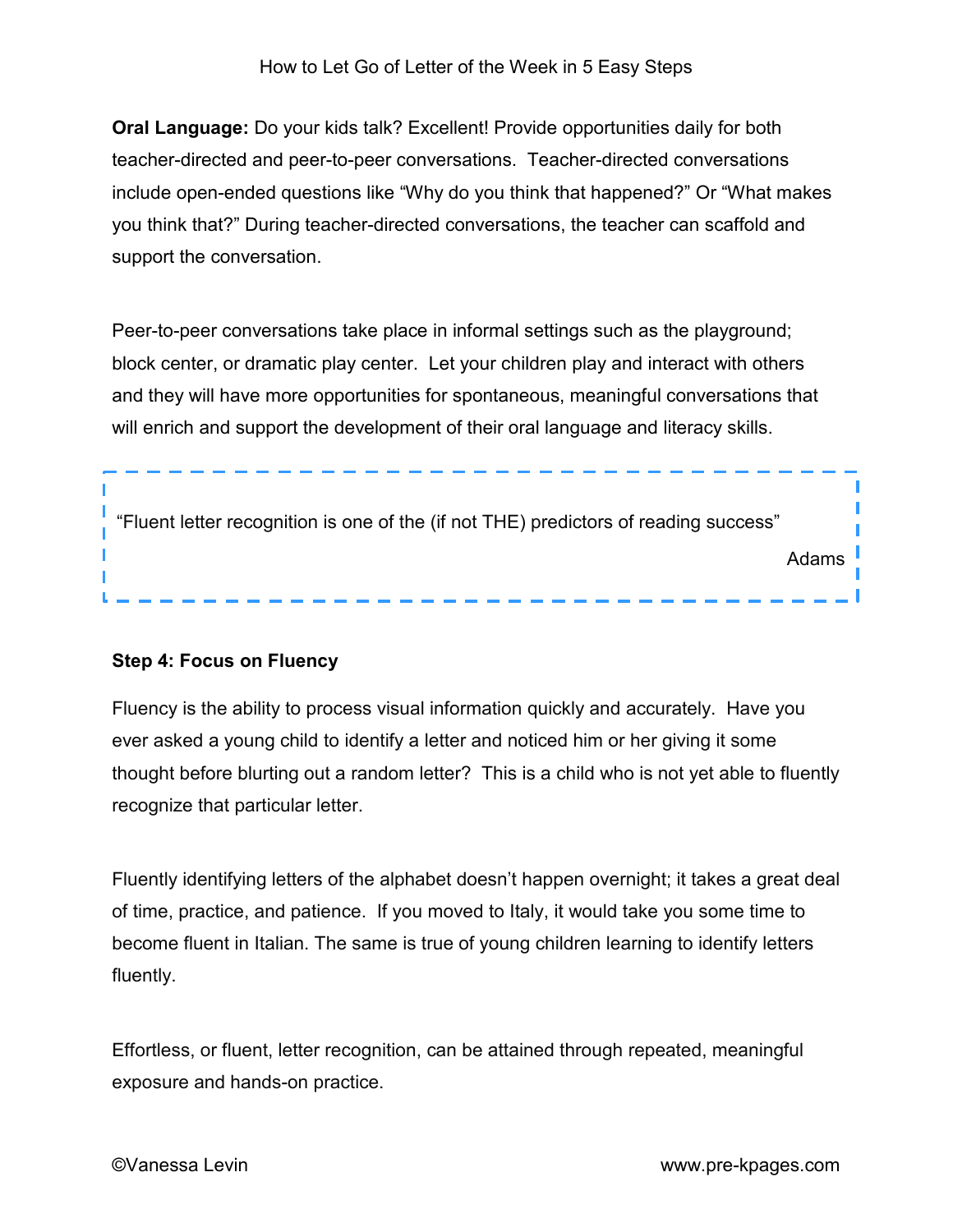Have you ever watched a good athlete play and wondered how they became so good at their chosen sport? Good athletes develop muscle memory through repeated practice. They practice so often that their muscles begin to remember how it feels to successfully throw or hit the ball.

Muscle memory also applies to young children who are learning to identify letters through [hands-on activities.](http://www.pre-kpages.com/alphabet/) Using activities that invite children to touch and feel the shapes of the letters will help build fluency through muscle memory. The more children touch and manipulate letters, the more information they will retain. Adding movements such as sign language can also be highly effective for helping children retain information—such as letters—in their long term memory.

Meaningful exposure takes place when attention is called to letters in many different contexts. Letters appear on signs and in our names, and are in the world around us all the time. When children begin to understand that letters carry meaning, and begin to notice them in their everyday lives, it becomes easy to call attention to them.

**I** "Children who are taught letters in isolation have difficulty placing that information into **I** literacy activities."

Wood and McLeMore

п

#### **Step 5: Maximize Exposure**

Have you ever felt that there are not enough hours in the day? That's because when it comes to little children, there aren't! Learning does not stop when they leave the classroom; children are 24/7 learning machines. As teachers and parents it's our job to carefully, and intentionally, maximize the amount of exposure our children receive to early literacy experiences both inside and outside of the classroom.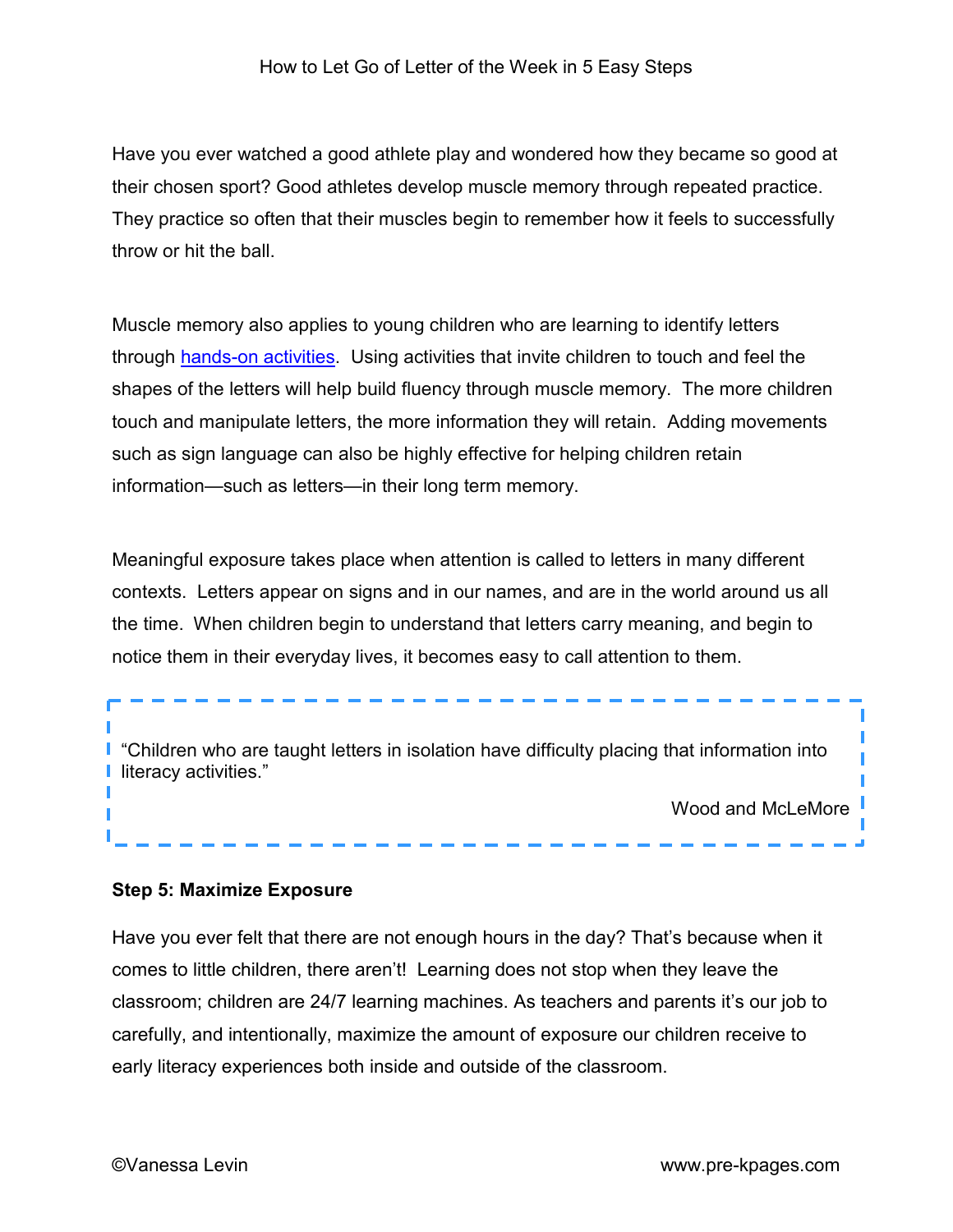This exposure can be as simple as encouraging parents to take their child to the library each week and to read to their child daily. For some parents, the physical act of going to the library may be a struggle, or choosing appropriate books may prove difficult. In such cases, it may be necessary to directly [provide families with high-quality books.](http://www.pre-kpages.com/take-home-book-program/)

Driving in the car and going to the grocery store can also be a literacy-rich experience. Encourage parents to talk about the signs they see on the way to the store. Invite them to point out the logos and labels on items in the grocery store. Have them ask their child to tell them what the signs and labels say. This type of print is often referred to as [Environmental Print.](http://www.pre-kpages.com/environmental-print-activities/)

Teachers can help maximize exposure by being intentional in their teaching, and by carefully inserting literacy-rich experiences throughout their daily routines instead of teaching those skills in isolated portions of the day.

Many teachers have had great success hosting [educational sessions](http://www.pre-kpages.com/familynight/) to help parents better understand how to help their child at home. Never assume that a parent's knowledge of, and/or interest in, early literacy is directly related to his or her financial status. All parents can benefit from good information presented in a friendly, nonthreatening way.

When teachers and parents work together to create a literacy-rich environment for young children, it's a win-win for everybody.